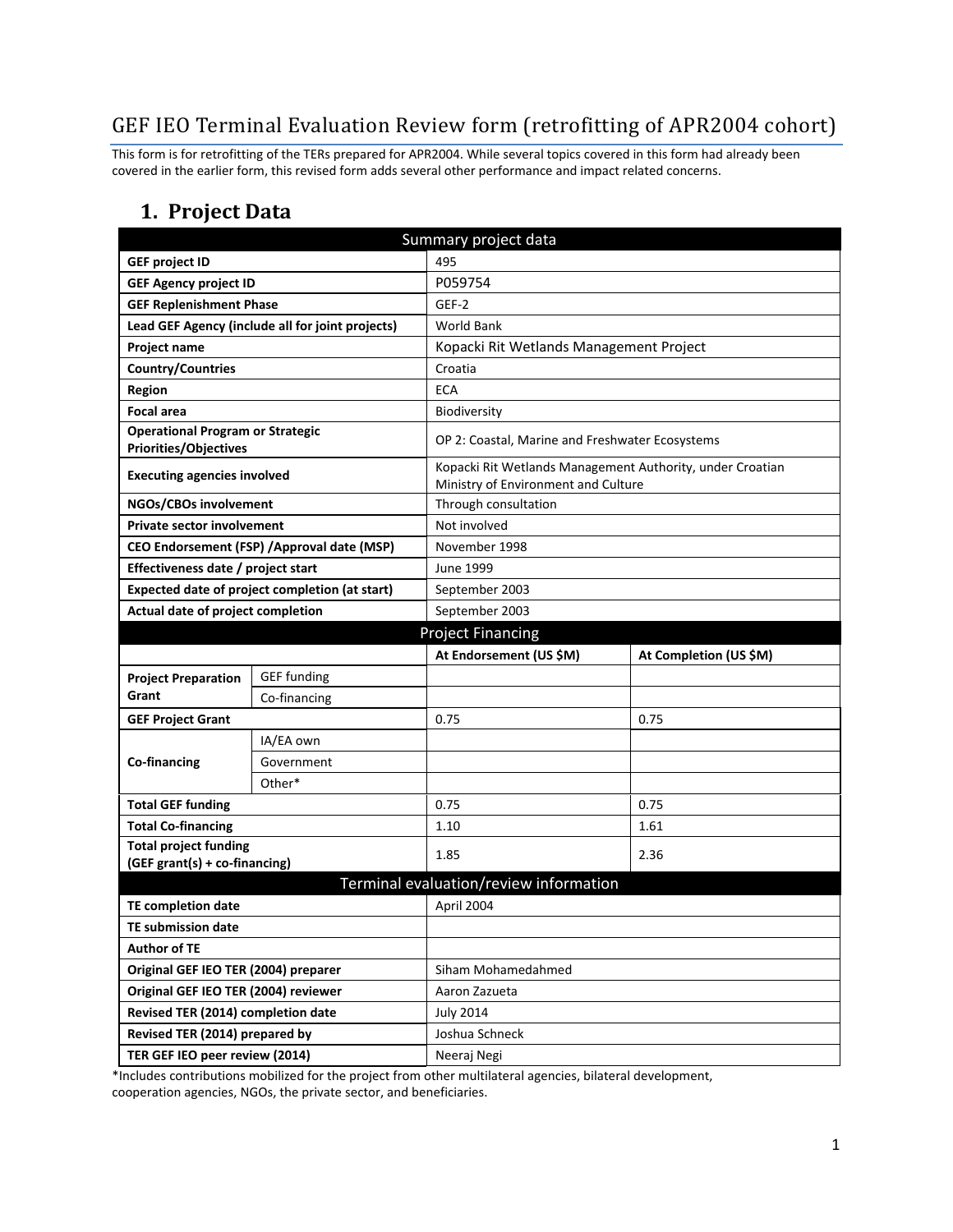### **2. Summary of Project Ratings**

| <b>Criteria</b>                                  | <b>Final PIR</b> | <b>IA Terminal</b><br><b>Evaluation</b> | <b>IA Evaluation</b><br><b>Office Review</b> | <b>GEF EO Review</b> |
|--------------------------------------------------|------------------|-----------------------------------------|----------------------------------------------|----------------------|
| <b>Project Outcomes</b>                          |                  | HS                                      | N/R                                          | MS                   |
| <b>Sustainability of Outcomes</b>                | N/R              | N/R                                     | N/R                                          |                      |
| <b>M&amp;E Design</b>                            | N/R              | N/R                                     | N/R                                          |                      |
| <b>M&amp;E</b> Implementation                    | HS               | N/R                                     | N/R                                          | MS                   |
| <b>Quality of Implementation</b>                 | N/R              | N/R                                     | N/R                                          | N/R                  |
| <b>Quality of Execution</b>                      |                  | N/R                                     | N/R                                          | MS                   |
| <b>Quality of the Terminal Evaluation Report</b> |                  |                                         | N/R                                          |                      |

# **3. Project Objectives**

3.1 Global Environmental Objectives of the project:

The Global Environmental Objectives of the project, as stated in the Project Brief (PB), are to "conserve and sustainably use the globally significant biodiversity of the Kopacki Rit Wetlands, a highly threatened regional and global ecosystem" (PB, pg 3). Covering an area of about 17,700 hectares, the Kopacki Rit Wetlands were declared a Ramsar site on June 26, 1996, in recognition of the area's globally significant biodiversity. In addition to globally significant bird species, the reserve provides habitat for rare mammals, fish and reptiles. While the wetlands have historically been protected by virtue of their inaccessibility, they currently face threats from conversion to agricultural lands and inadequate protection and management.

3.2 Development Objectives of the project:

As stated in the PB, the development objectives of the project are as follows:

- Management Authority (of the reserve) and the Reserve fully operational;
- Mechanism for financing the operating and capital costs of the Authority developed;
- Management plan for the Reserve prepared and implementation initiated;
- Ecotourism increased;
- Involvement of local communities and NGOs in the management and protection of Kopacki Rit National Park (KRNP) increased;
- Buffer-zone established;
- Ecological and Socio-Economic monitoring system to guide policy decisions operational.

To achieve the project objectives, the following activities will be implemented:

- 1. *Planning* (\$380,000; 21%) preparing and implementing a management plan for the reserve.
- 2. *Capacity building* (\$110,000; 6%) training for key staff and specialists responsible for the management of the reserve.
- 3. *Rehabilitation of Infrastructure and Provision of Equipment* (\$1.13 million; 61%) including visitor centers, trails, fishponds, blinds, boundary marking, boats and vehicles needed for the protection and management of the reserve.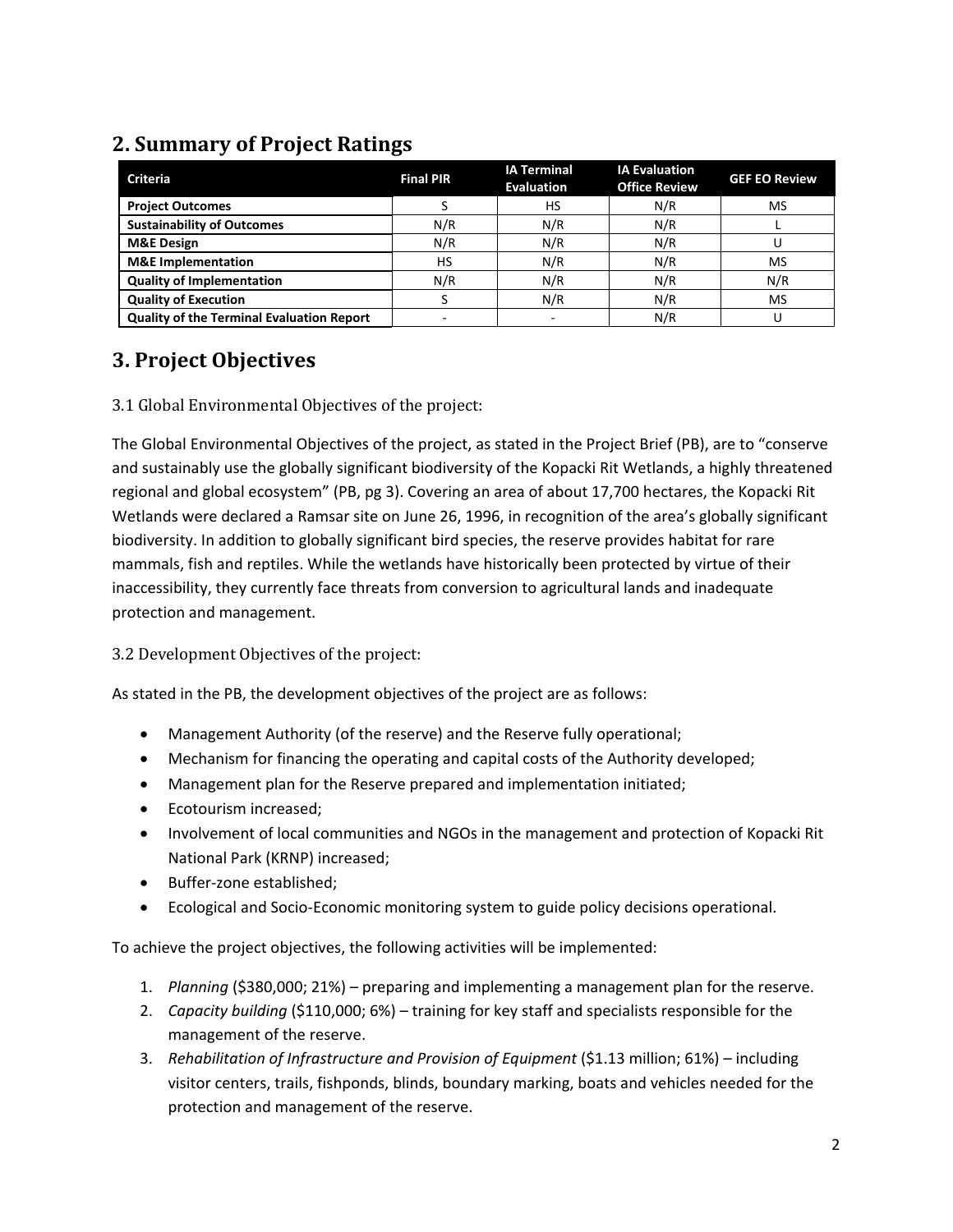- 4. *Ecological and Socio-Economic Monitoring* (\$150,000; 8%) surveys on wildlife populations, vegetation and water quality; and impacts of the project on the local population and of the local population on biodiversity in the reserve
- 5. *Outreach* (\$80,000; 4%) capacity building of community groups and Friends of Kopacki Rit, a local NGO, in protected area operations and management. In addition, a communication strategy will be developed and implemented for disseminating information locally and regionally.

3.3 Were there any **changes** in the Global Environmental Objectives, Development Objectives, or other activities during implementation?

**No** changes to the GEOs or DOs or activities are noted in the TE.

### **4. GEF EO assessment of Outcomes and Sustainability**

Please refer to the GEF Terminal Evaluation Review Guidelines for detail on the criteria for ratings.

Relevance can receive either a Satisfactory or Unsatisfactory rating. For Effectiveness and Cost efficiency, a six point rating scale is used (Highly Satisfactory to Highly Unsatisfactory), or Unable to Assess. Sustainability ratings are assessed on a four-point scale: Likely=no or negligible risk; Moderately Likely=low risk; Moderately Unlikely=substantial risks; Unlikely=high risk. In assessing a Sustainability rating please note if, and to what degree, sustainability of project outcomes is threatened by financial, sociopolitical, institutional/governance, or environmental factors.

Please justify ratings in the space below each box.

| 4.1 Relevance | Rating: Satisfactory |
|---------------|----------------------|
|---------------|----------------------|

The project is relevant to both Croatia and the GEF. For Croatia, conservation of the Kopacki Rit Wetlands was identified in the draft Croatian National Biodiversity Strategy and Action Plan as being of the "highest priority" (PB, pg 1). In addition, PB states that the project is an integral part of the Government of Croatia's program for the reconstruction of Eastern Slavonia, Baranja, and Western Srijem – an area that includes the Kopacki Rit Wetlands. For the GEF, the project is well aligned with Operational Program 2, which focuses on conservation of globally significant coastal, marine and freshwater ecosystems. The importance of the Wetlands to global biodiversity is seen in its designation as a Ramsar site, and the site currently faces a number of threats, principally conversion to agricultural lands (PB, pg 3).

| <b>4.2 Effectiveness</b> | Rating: Moderately Satisfactory |
|--------------------------|---------------------------------|
|--------------------------|---------------------------------|

While the TE states that the grant objectives have been fully met, this review finds moderate shortcomings in effectiveness, in particular with the failure to establish a buffer zone protecting the park as called for in the PB. In addition, the TE provides little to no detail regarding the quality of other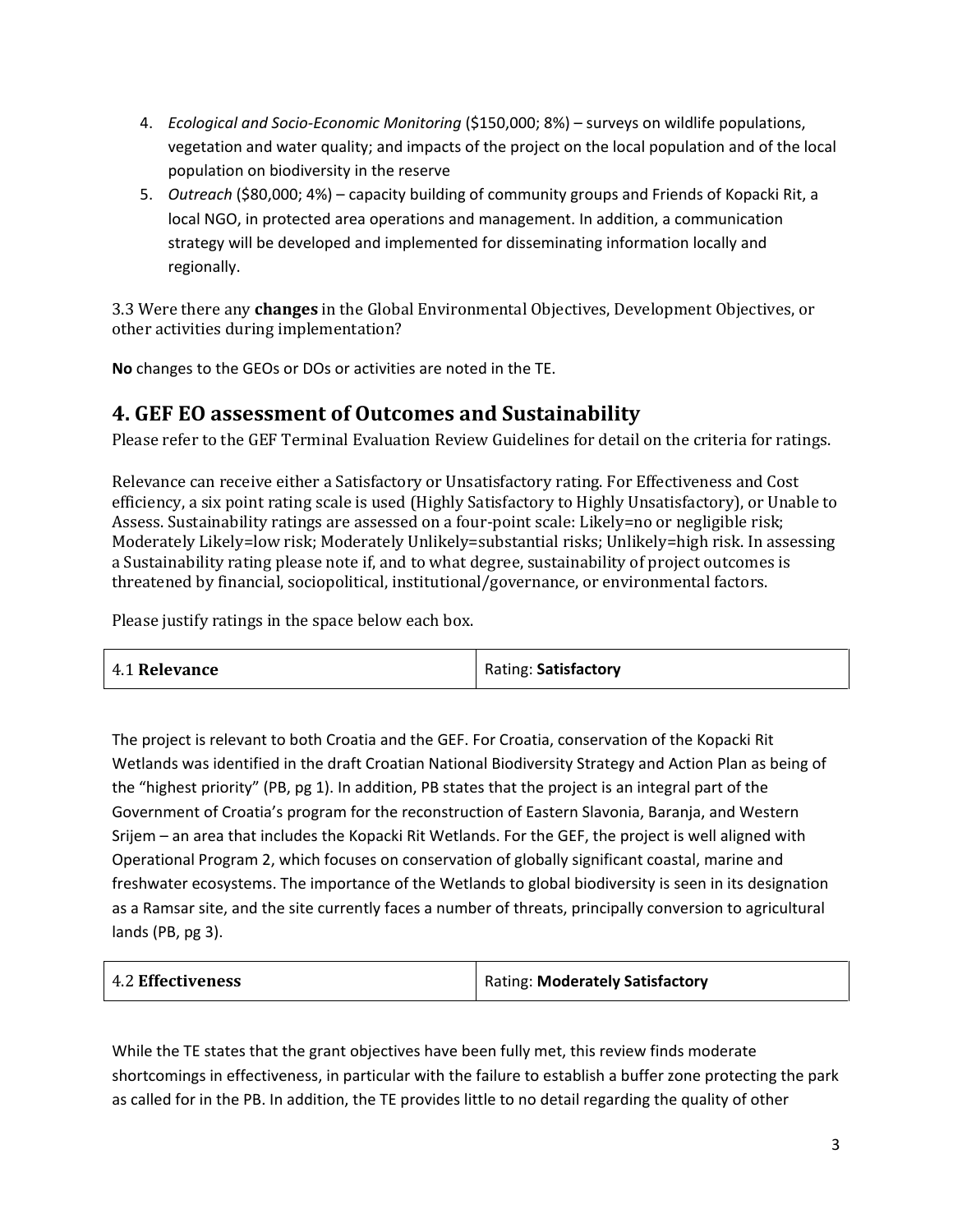activities that are said to have been successfully undertaken, including strengthening the capacity of community groups and training of the park staff in natural resource management. Effectiveness is rated as moderately satisfactory, with output achievements detailed further below:

- **Rehabilitation of Infrastructure and Provision of Equipment** improvements and acquisitions include the construction of a visitors' center, rehabilitation of the Tikves Castle bio-ecological station and information center, and the purchase of a 50-passenger tour boat.
- *Management of Park*  TE states that management office of the park is now fully operational, and that a strategy/mechanism for financing the capital and operating costs of the Park has been established (TE, pg 4).

TE provides no details on the development and implementation of the park management plan other than it was completed and has contributed to the establishment of a "proper business environment" (TE, pg 5), nor does the TE provide any detail on whether or not capacity building and outreach activities took place as expected in the PB.

In so far as short-term impacts from the project, the TE states that the population of some threatened species increased over the span of the project, although it is not clear whether this is linked to project activities or whether these changes are simply normal population variances over time (surveys are only 3 or 4 point surveys over a four year span). More confidence can be ascribed to project impacts on visits to the park due to improvements in accessibility and facilities financed by the project. Here TE notes large increases in the number of visitors to the park – from 100 in 1999 to over 7,500 in 2003 (some increase is obviously linked to cessation of hostilities). TE states that due to increased revenue from park visitation, additional jobs have been created at both the park itself, and in the surrounding communities with the creation of new guesthouses (TE, pg 5). Finally, TE notes that the project has helped to attract additional international support, with a number of similar projects currently under implementation in the area.

| 4.3 Efficiency | Rating: Moderately Satisfactory |
|----------------|---------------------------------|
|                |                                 |

The TE and PIRs provide limited information with which to assess project efficiency. TE states that two project phases can be distinguished: phase one, covering the period from 1999-2000, where project preparation activities were moving very slowly, as there we no effective Project Implementing Unit (PIU), and less that 15% of the grant proceeds had been committed. During the second phase of the project, from 2001-2003, progress was much improved, as the Management Office Director was replaced with a more effective Director who accelerated project implementation, and there was better cooperation between the PIU and the Ministry of Environment.

The TE does not include any breakdown of how co-funding for the project was allocated. TE states that the portion of the GEF grant that was originally allocated to provision of consultant services and training (\$400,000) was entirely reallocated to the provision of equipment. At the same time, the TE does not provide any detail on trainings that were intended to be financed under the project, or on the quality of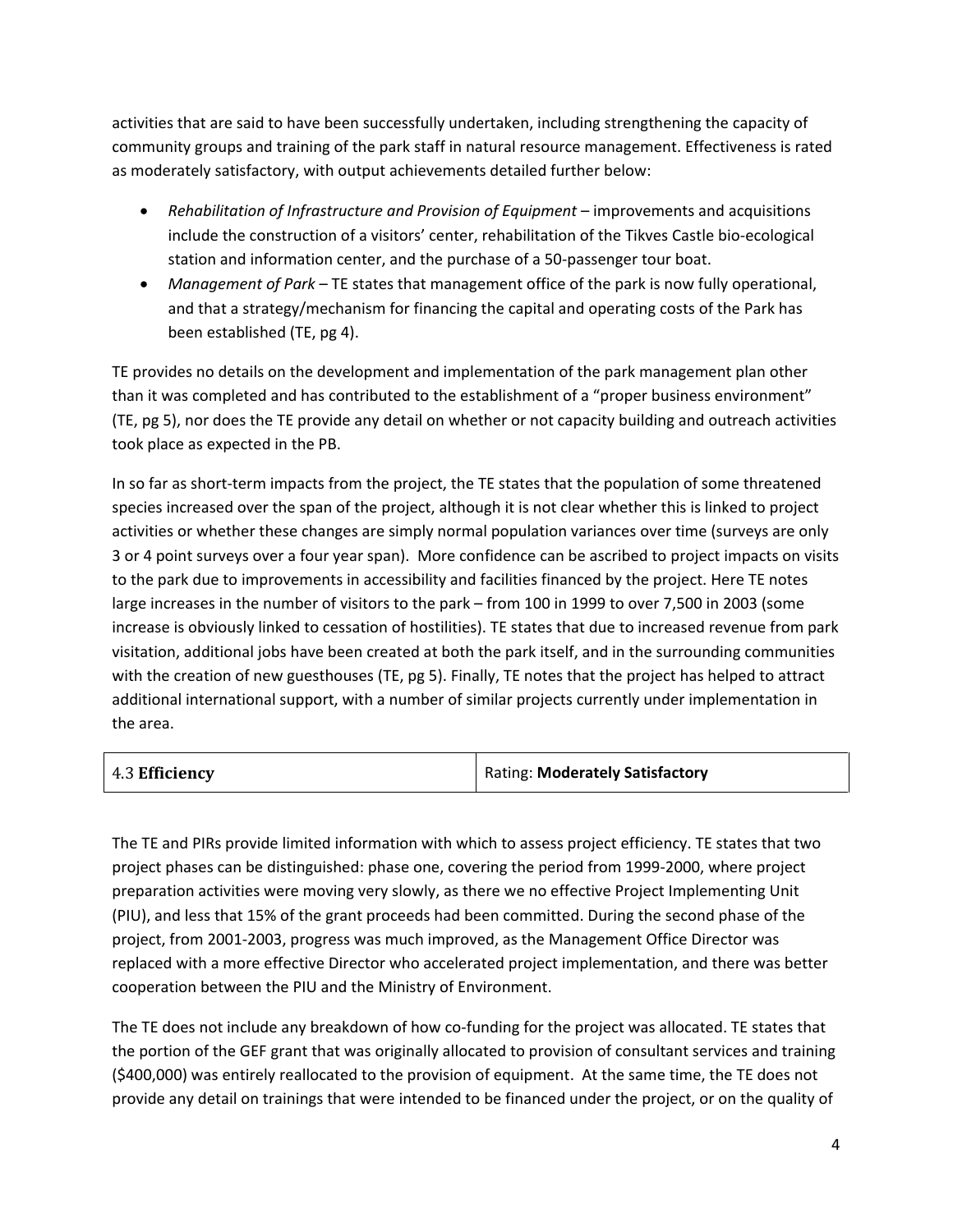the management plan, except to say that it has contributed to a positive business environment at the park, whose management office is now fully functional.

Efficiency is rated as moderately satisfactory with the above shortcomings noted.

| 4.4 Sustainability | Rating: Likely |
|--------------------|----------------|
|--------------------|----------------|

TE states that sustainability of project outcomes is likely given that revenue from visitors to the park is expected to cover around 65% of park expenditures going forward, and that the government has committed to funding the remaining costs (no elaboration provided in the TE on the extent of this commitment). In addition, TE states that there is increased interest from international donors in funding additional projects at the park and in developing the economy of the surrounding communities, and that 4 projects in the area are currently underway.

TE provides insufficient information to assess sub-ratings on the four dimensions of project sustainability.

### **5. Processes and factors affecting attainment of project outcomes**

5.1 Co-financing. To what extent was the reported co-financing essential to the achievement of GEF objectives? If there was a difference in the level of expected co-financing and actual co-financing, then what were the reasons for it? Did the extent of materialization of co-financing affect project's outcomes and/or sustainability? If so, in what ways and through what causal linkages?

TE provides no discussion of how co-financing was used in the project, or why realized co-financing (\$1.61 million) is higher than expected co-financing (\$1.1 million). Additional realized co-financing came from the Government of Croatia.

5.2 Project extensions and/or delays. If there were delays in project implementation and completion, then what were the reasons for it? Did the delay affect the project's outcomes and/or sustainability? If so, in what ways and through what causal linkages?

TE notes that project experienced delays in implementation during first two years of the project, but that project implementation picked up speed afterwards following a change in the project director. Delays are not reported to have affected ultimate project outcomes or sustainability, and project was completed without extension.

5.3 Country ownership. Assess the extent to which country ownership has affected project outcomes and sustainability? Describe the ways in which it affected outcomes and sustainability, highlighting the causal links: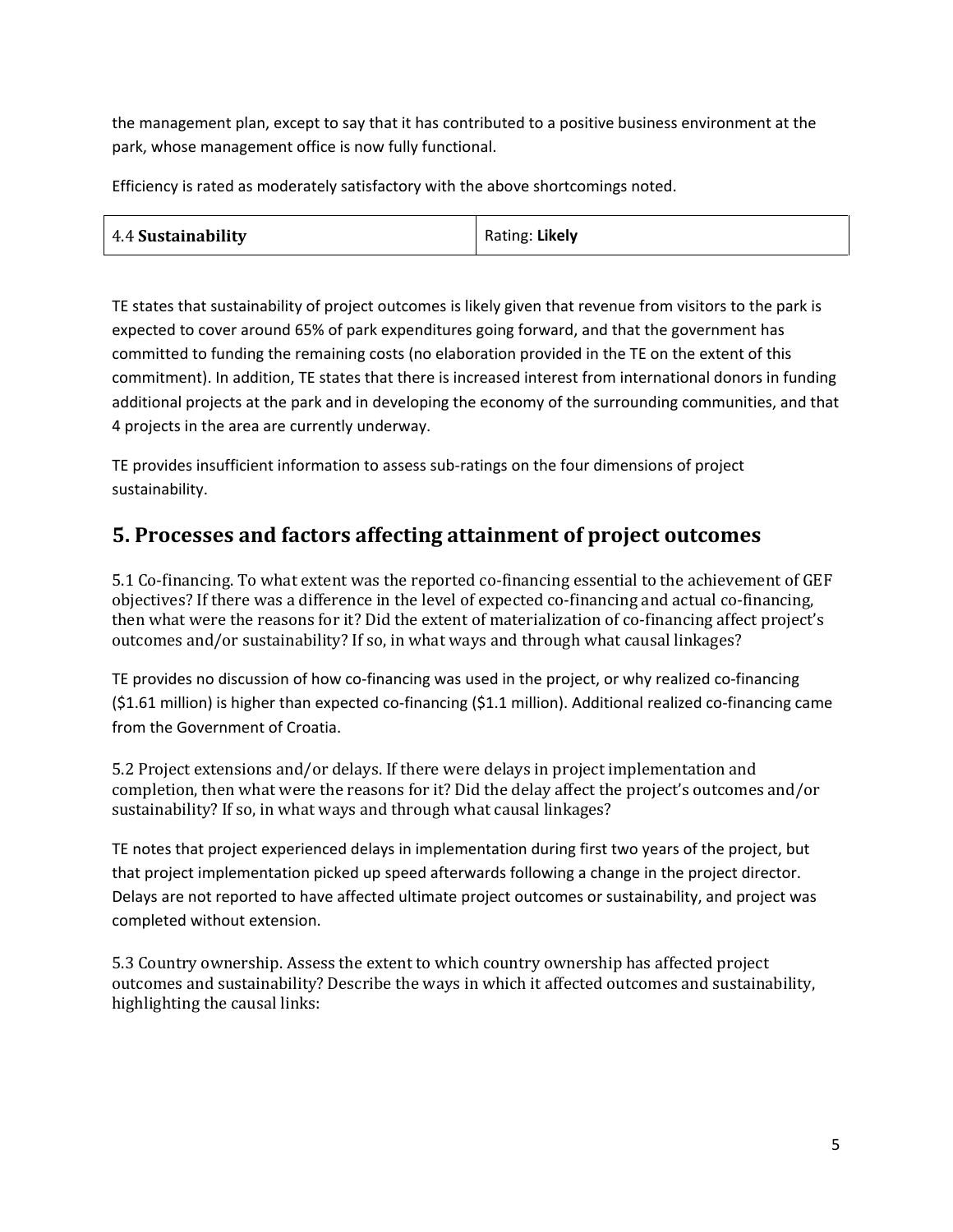Project appears to have benefitted from strong country ownership, with committed funding from the Government of Croatia to fund a portion of park management expenditures, and reportedly good cooperation during the second half of the project between the Ministry of Environment and park management. The project also appears to have support from the surrounding communities, which are benefiting economically from increased visitation to the park. Such continued support will be key for the sustainability of project outcomes – as assessed in the PB.

### **6. Assessment of project's Monitoring and Evaluation system**

Ratings are assessed on a six point scale: Highly Satisfactory=no shortcomings in this M&E component; Satisfactory=minor shortcomings in this M&E component; Moderately Satisfactory=moderate shortcomings in this M&E component; Moderately Unsatisfactory=significant shortcomings in this M&E component; Unsatisfactory=major shortcomings in this M&E component; Highly Unsatisfactory=there were no project M&E systems.

Please justify ratings in the space below each box.

| 6.1 M&E Design at entry | Rating: <b>Unsatisfactory</b> |
|-------------------------|-------------------------------|
|-------------------------|-------------------------------|

While this medium-sized project did not require an elaborate M&E system, the M&E guidelines provided in the PB do not provide for the establishment of an effective M&E system. PB simply states that monitoring of the project will be undertaken by the Project Management authority, and the monitoring will be incorporated into the management plan for the park. It appears that several project components that could have benefitted from a clear M&E plan with SMART indicators, including efforts to establish a buffer around the park, and capacity building activities (which are not discussed in the TE), were either not done, or were not assessed in the TE for lack of information. PB does provide some indicators upfront that are linked to project outcomes, but there is no implementation plan for M&E, nor discussion of how M&E should feed into adaptive management. Several of the indicators included in the PB do not provide targets that would indicate successful completion of this project activity. For example, "Consultation and outreach programs developed" says nothing about the size of this program (how many communities are targeted) and what would constitute successful implementation of this outreach program, and the same can be said for "Data bases for Ecological and Socio-Economic monitoring developed." Finally, one of the two key indicators of project success provided in the TE, "Numbers of breeding and hunted species stabilized or increasing," is not a viable indicator of project success over the course of this project, given the absence of baseline data, the short duration of the project, and the numerous exogenous factors that can be expected to influence population densities in the Kopacki Rit Wetlands.

| 6.2 M&E Implementation | <b>Rating: Moderately Satisfactory</b> |
|------------------------|----------------------------------------|
|------------------------|----------------------------------------|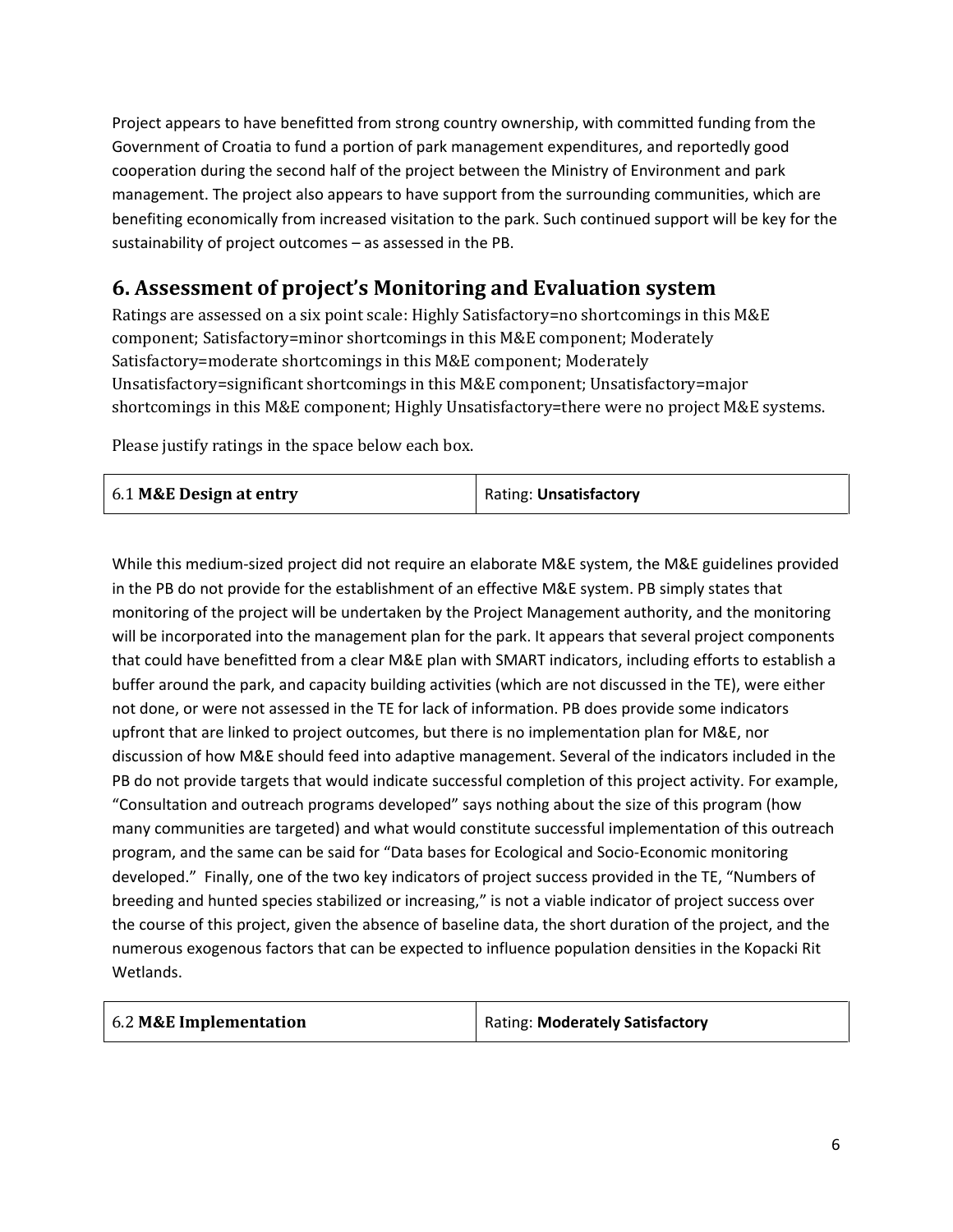Implementation of project M&E appears to have been done along the lines suggested in the TE (see above). Little to no information is provided on efforts to establish a buffer zone, capacity building efforts, and community outreach programs – all of which were expected to be monitored. TE is unsatisfactory on several regards (see below) and PIRs fail to provide sufficient detail on project implementation– providing little more than ratings with very little narrative description of implementation issues that affected project early on. Weaknesses in M&E indicators were not improved upon during implementation. At the same time, development of project works (buildings and equipment procurement), as well as impacts of park on tourism and local economy were monitored, along with surveys of biodiversity (although biological survey information is of little use as indicator of project success – see above).

### **7. Assessment of project implementation and execution**

Quality of Implementation includes the quality of project design, as well as the quality of supervision and assistance provided by implementing agency(s) to execution agencies throughout project implementation. Quality of Execution covers the effectiveness of the executing agency(s) in performing its roles and responsibilities. In both instances, the focus is upon factors that are largely within the control of the respective implementing and executing agency(s). A six point rating scale is used (Highly Satisfactory to Highly Unsatisfactory), or Unable to Assess.

Please justify ratings in the space below each box.

| 7.1 Quality of Project Implementation | Rating: Unable to Assess |
|---------------------------------------|--------------------------|
|---------------------------------------|--------------------------|

TE does not discuss supervision by Bank and there is insufficient information in the PIRs to allow for a rating on quality of project implementation.

| 7.2 Quality of Project Execution | <b>Rating: Moderately Satisfactory</b> |
|----------------------------------|----------------------------------------|
|                                  |                                        |

TE states that two project phases can be distinguished: phase one, covering the period from 1999-2000, where project preparation activities were moving very slowly, as there we no effective Project Implementing Unit (PIU), and less that 15% of the grant proceeds had been committed. During the second phase of the project, from 2001-2003, as a result of replacement of the Management Office Director with a more effective Director project implementation accelerated, and there was better cooperation between the PIU and the Ministry of Environment. Based on the evidence provided in the TE, project execution was satisfactory in so far as development of park infrastructure and procurement of associated goods. The management plan component of the project also appears to have been executed well. Little to no information is provided on efforts to establish a buffer zone around the park,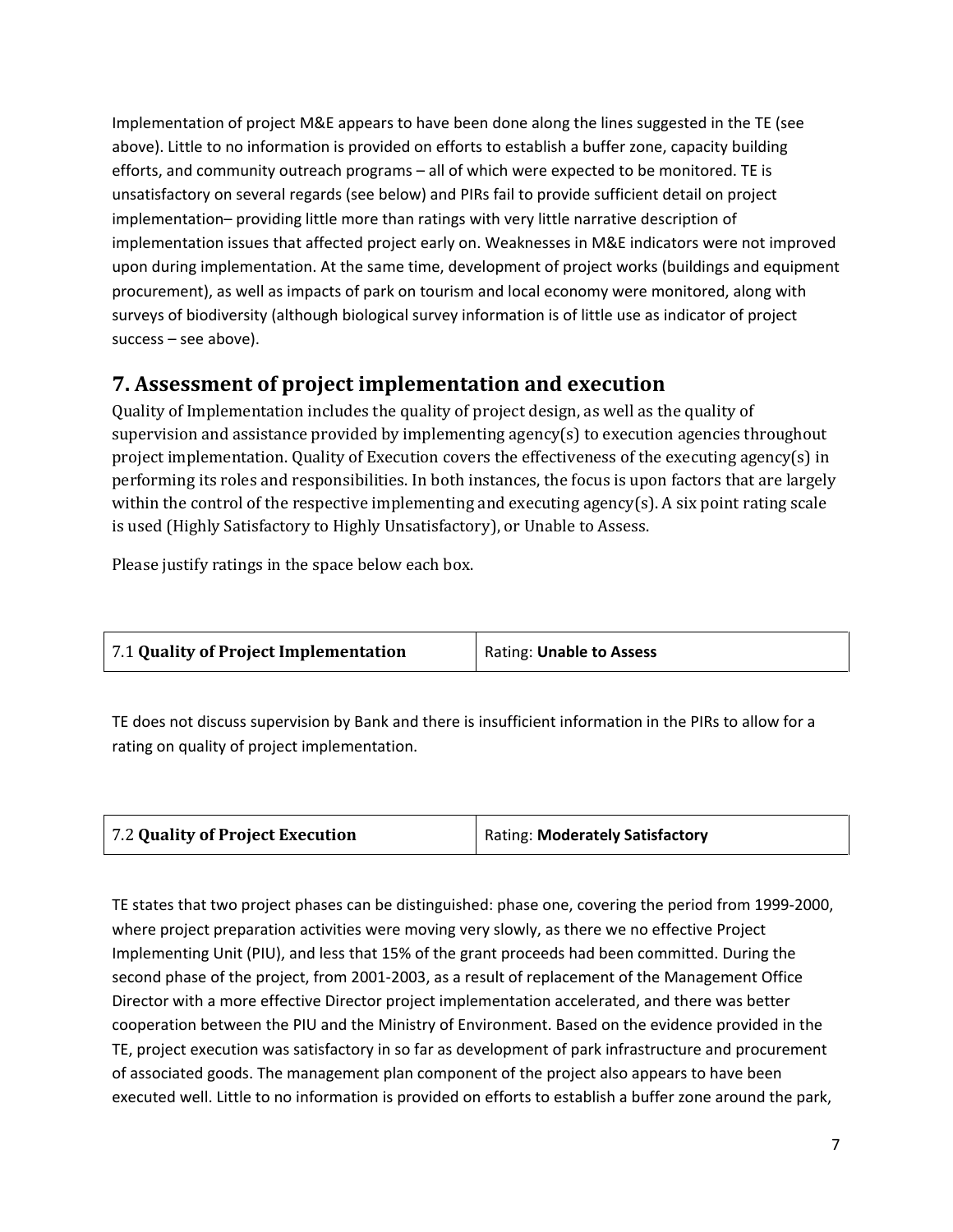or community outreach programs, or staff training activities. The project was completed on time and the majority of expected outputs were successfully executed. Project execution is therefore rated as moderately satisfactory overall.

### **8. Assessment of Project Impacts**

8.1 Environmental Change. Describe the changes in environmental stress and environmental status that occurred by the end of the project. Include both quantitative and qualitative changes documented, sources of information for these changes, and how project activities contributed to or hindered these changes. Also include how contextual factors have contributed to or hindered these changes.

TE states that the project has been instrumental in improving the management of the park and in doing so, the protection of biodiversity therein (TE, pg 2). No quantitative assessment of any change in environmental stress or status is provided. TE does note that a few point surveys of populations of some "indicator" species show stability in these species' populations. However, the short project period, lack of adequate baseline data pre-1999, and numerous exogenous factors limit the extent to which this assessment is an accurate reflection of any impacts from the project.

8.2 Socioeconomic change. Describe any changes in human well-being (income, education, health, community relationships, etc.) that occurred by the end of the project. Include both quantitative and qualitative changes documented, sources of information for these changes, and how project activities contributed to or hindered these changes. Also include how contextual factors have contributed to or hindered these changes.

TE states that community members in surrounding communities are benefiting from increased tourism revenue linked to improvements in accessibility and park infrastructure financed under this project. TE states that during 2003 and 2004, Park employed additional full time employees, and that eleven new guesthouses were opened up in the area (TE, pg 5).

8.3 Capacity and governance changes. Describe notable changes in capacities and governance that can lead to large-scale action (both mass and legislative) bringing about positive environmental change. "Capacities" include awareness, knowledge, skills, infrastructure, and environmental monitoring systems, among others. "Governance" refers to decision-making processes, structures and systems, including access to and use of information, and thus would include laws, administrative bodies, trustbuilding and conflict resolution processes, information-sharing systems, etc. Indicate how project activities contributed to/ hindered these changes, as well as how contextual factors have influenced these changes.

a) Capacities – project made investments in equipment that will be used to monitor the state of plant and animal populations as well as water quality in the park (TE, pg 8). In addition, project was expected to finance trainings for park staff in protected areas management, although the extent to which this was undertaken is not reported in the TE.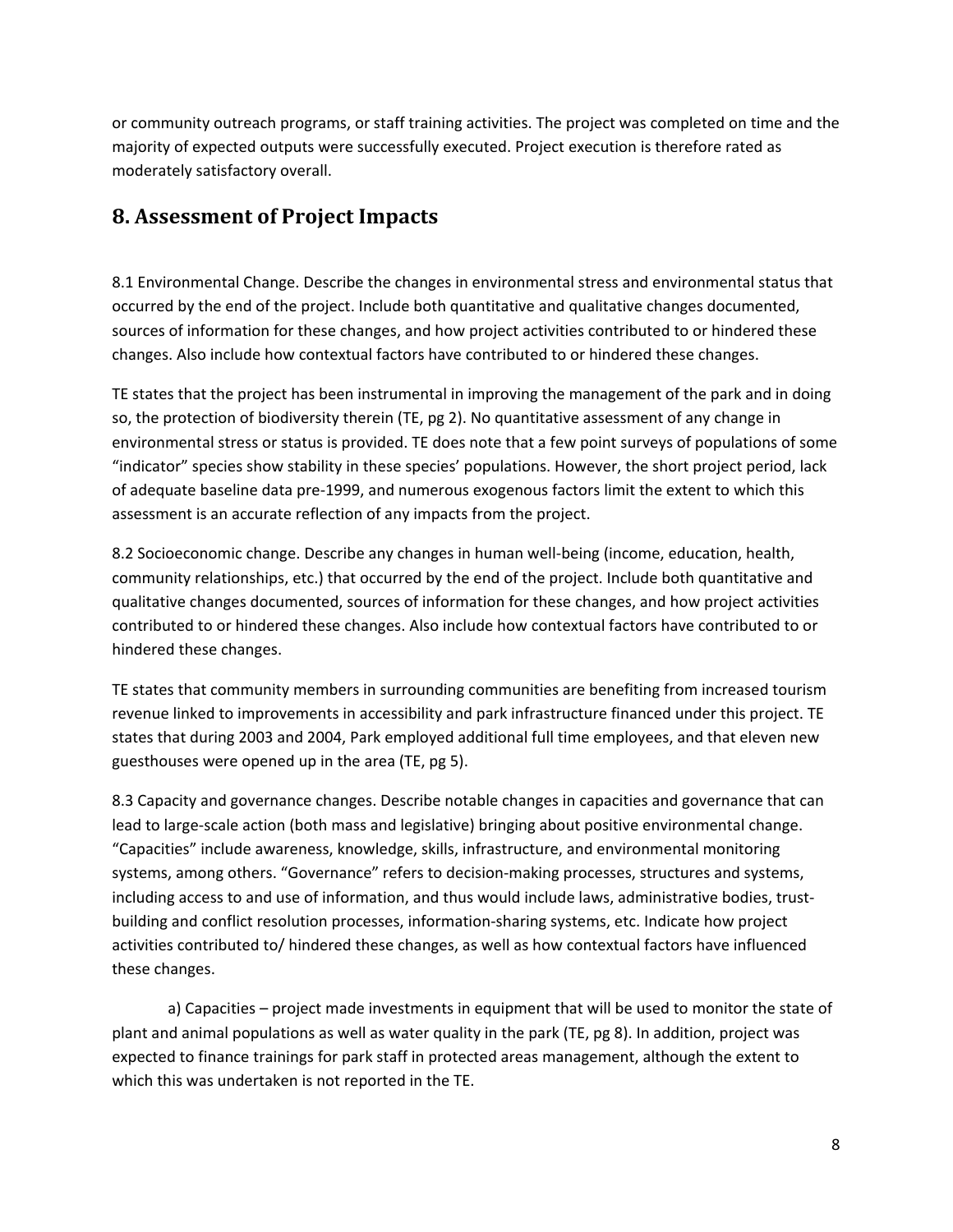b) Governance – Project financed the development of a management plan for the Park, which is reported to have improved the functioning of the park management office, as well as helped in developing a strategy for providing sufficient funding for the park going forward.

8.4 Unintended impacts. Describe any impacts not targeted by the project, whether positive or negative, affecting either ecological or social aspects. Indicate the factors that contributed to these unintended impacts occurring.

No unintended impacts are reported to have occurred as a result of the project.

8.5 Adoption of GEF initiatives at scale. Identify any initiatives (e.g. technologies, approaches, financing instruments, implementing bodies, legal frameworks, information systems) that have been mainstreamed, replicated and/or scaled up by government and other stakeholders by project end. Include the extent to which this broader adoption has taken place, e.g. if plans and resources have been established but no actual adoption has taken place, or if market change and large-scale environmental benefits have begun to occur. Indicate how project activities and other contextual factors contributed to these taking place. If broader adoption has not taken place as expected, indicate which factors (both project-related and contextual) have hindered this from happening.

No adoption of GEF initiatives at scale are reported to have occurred as a result of this project. Project was a MSP targeted principally at improving the infrastructure and management capacity of a single park in Croatia.

### **9. Lessons and recommendations**

9.1 Briefly describe the key lessons, good practices, or approaches mentioned in the terminal evaluation report that could have application for other GEF projects.

TE provides the following lessons:

- Motivation and interest from the project at all levels, from the PIU to the Government, has been critical to project success.
- Cooperation between different project stakeholders made for an on-time project completion.
- The experience gained and knowledge gathered during project implementation will have a positive impact on the implementation of future national and international projects.

9.2 Briefly describe the recommendations given in the terminal evaluation.

No recommendations are provided in the TE.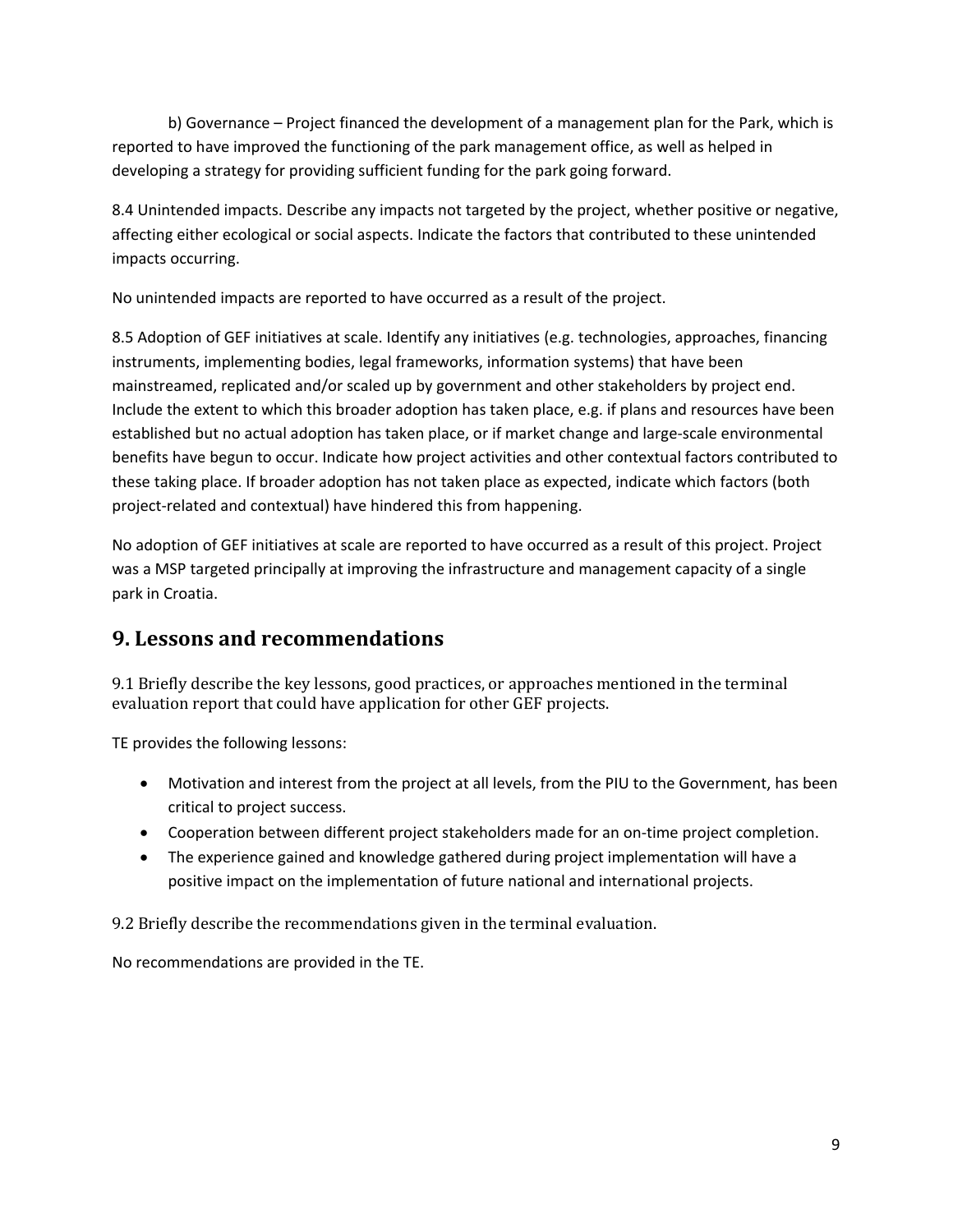# **10. Quality of the Terminal Evaluation Report**

A six point rating scale is used for each sub-criteria and overall rating of the terminal evaluation report (Highly Satisfactory to Highly Unsatisfactory)

| Criteria                                                                                                                                                | <b>GEF EO comments</b>                                                                                                                                                                                                                                                                                                                                                                                                                                                                    | Rating    |
|---------------------------------------------------------------------------------------------------------------------------------------------------------|-------------------------------------------------------------------------------------------------------------------------------------------------------------------------------------------------------------------------------------------------------------------------------------------------------------------------------------------------------------------------------------------------------------------------------------------------------------------------------------------|-----------|
| To what extent does the report<br>contain an assessment of relevant<br>outcomes and impacts of the<br>project and the achievement of the<br>objectives? | TE does not report on extent to which some of the project<br>objectives have been met, including establishment of<br>buffer zone, outreach campaign, and capacity building<br>efforts. For other project goals, outcomes and impacts are<br>assessed.                                                                                                                                                                                                                                     | MU        |
| To what extent is the report<br>internally consistent, the evidence<br>presented complete and convincing,<br>and ratings well substantiated?            | TE provides no evidence supporting its claims that<br>management of the park has improved, and that capacity<br>building efforts have been successful. Rather, TE simply<br>states that these outcomes have been achieved. Ratings<br>are missing for quality of implementation and execution,<br>and there is little discussion of what underlay problems<br>experienced early on in implementation, and that led to the<br>replacing of the Management Office director.                 | U         |
| To what extent does the report<br>properly assess project<br>sustainability and/or project exit<br>strategy?                                            | The discussion on project sustainability focuses primarily on<br>prospects for financing of park expenditures going forward.<br>It lacks a discussion of community support for the project<br>and park, except in providing a blanket statement that<br>community support for the park is strong. Nothing is said<br>about trade-offs that must be made vis a vis the park and<br>agricultural expansion, or whether hunting will continue to<br>be at a sustainable level.               | <b>MS</b> |
| To what extent are the lessons<br>learned supported by the evidence<br>presented and are they<br>comprehensive?                                         | Lessons are not comprehensive or insightful, and offer little<br>value to subsequent projects. Example, "The experience<br>gained and knowledge gathered during project<br>implementation will have a positive impact on the<br>implementation of future national and international<br>projects," says nothing about what experiences, or how and<br>why they might make an impact on future projects.                                                                                    | HU        |
| Does the report include the actual<br>project costs (total and per activity)<br>and actual co-financing used?                                           | TE provides actual co-financing and expenditures of the GEF<br>grant, but does not detail at all how co-financing was used,<br>or why realized co-financing is higher than expected. As<br>GEF funds were entirely reallocated to procurement of<br>goods, the absence of information on co-financing<br>expenditures means that there is no assessment of how<br>much, if any, funds were spent on other project activities<br>including capacity building and public outreach campaign. | U         |
| Assess the quality of the report's<br>evaluation of project M&E systems:                                                                                | TE does not rate or discuss M&E, except to state that<br>biological surveying, along with assessment of tourism<br>benefits from increased visitation, took place.                                                                                                                                                                                                                                                                                                                        | U         |
| <b>Overall TE Rating</b>                                                                                                                                |                                                                                                                                                                                                                                                                                                                                                                                                                                                                                           | U         |

**Overall TE rating: (0.3 \* (3+2)) + (0.1 \* (4+1+2+2)) = 1.5 + .9 = 2.4 = U**